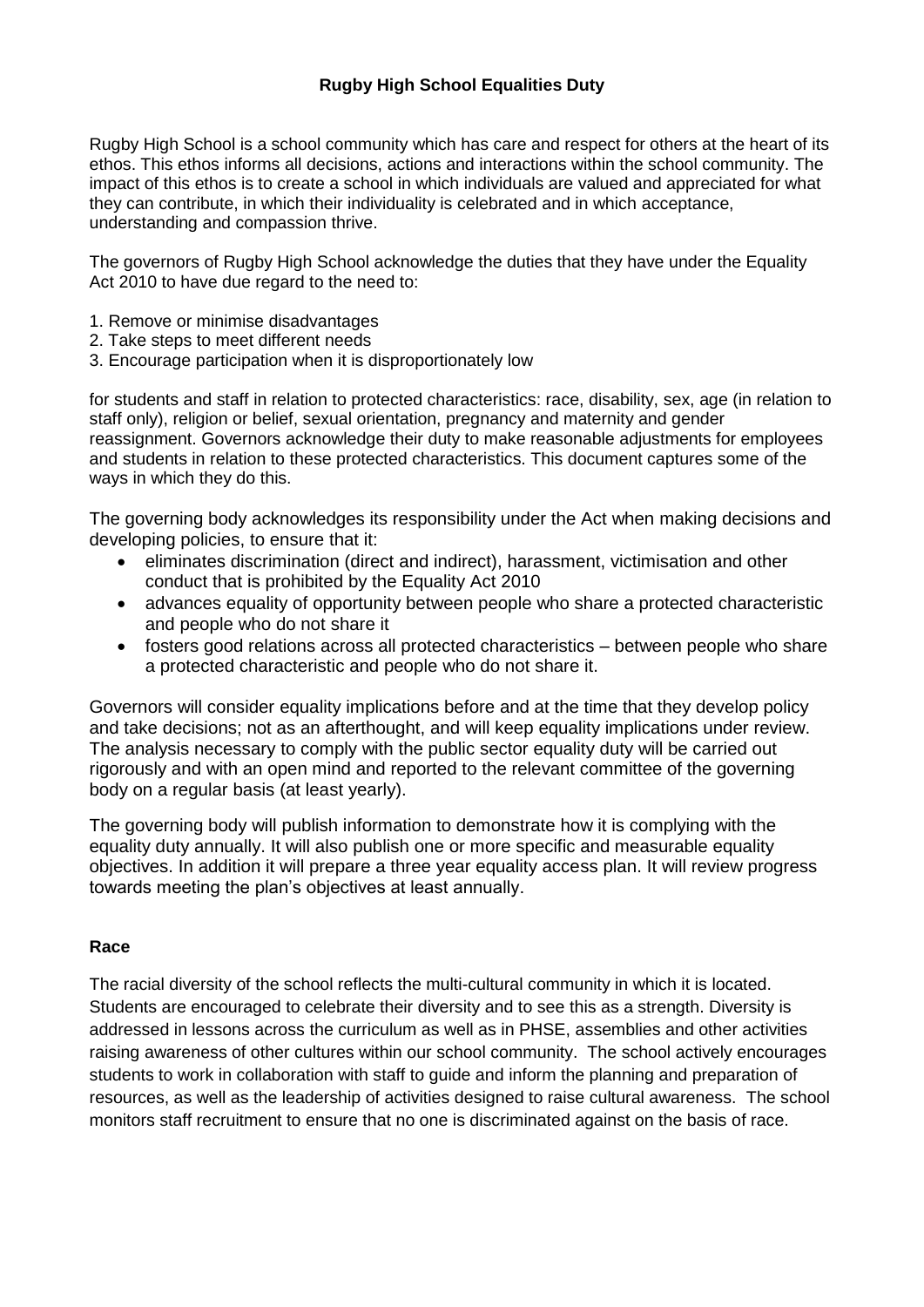### **Disability**

The school welcomes applications from disabled students and potential members of staff. It encourages a culture which respects individuals' privacy but which also encourages transparency so that staff and students are able to articulate their needs and receive effective support. The school will make reasonable adjustments to ensure that disabled students can access the curriculum on the same basis as their peers and will work with external agencies and providers where necessary to accomplish this. In planning trips and visits, staff are asked to consider the needs of disabled students and to make every effort to ensure their inclusion. In the event of this not being possible, an alternative arrangement will be made. The only exception to this are trips and visits e.g. fieldwork required to fulfil public examination requirements.

The school will make reasonable adjustments to meet the needs of disabled staff. These may include the purchase of specialist equipment, adjustments to working arrangements e.g. the facility to work from home on occasions, or to take rest breaks, or to have an adjusted timetable or to work reduced hours (with an appropriate adjustment to pay) or to be based in a specific location. In addition, it will be careful to distinguish between absence that is related to disability and other medical or sickness absence to ensure that disabled staff are not unfairly discriminated against. The school will not ask health related questions at interview or in references. It may ask health related questions following appointment in order to make reasonable adjustments. In making these adjustments, the school will be guided by its occupational health and human resources advisers.

#### **Sex**

Rugby High School is committed to challenging all forms of discrimination on the grounds of sex, including sexual stereotyping with regard to careers and roles. All paid and volunteering roles within the school are open to men, women and those who are transgender. Rugby High School is single sex school in the main school, from Year 7 to 11, and has a co-educational Sixth Form, RH6. The school is committed to ensuring that all students are fully included in the life of the school and are not discriminated against or harassed in any way.

### **Age**

The school is committed to appointing the best person for any role advertised irrespective of age. It has no set retirement age.

Students are exempt from the provisions of equality legislation with regard to age. The vast majority of students are in classes with peers of the same age. In exceptional circumstances, the governors may agree an exception to this.

# **Religion or Belief**

The school respects the rights of students and staff with regard to religion (including the freedom not to believe). The school has no dedicated facilities for religious worship but will make space available for any student of any faith who wishes for a quiet room in which to pray or reflect at lunch time. Students should approach a member of the Senior Leadership Team if they want to request this facility. As a secular school, students will be given opportunities to reflect on moral and religious issues and to share their experiences of religious festivals, not just in assembly but in lessons across the curriculum. Students who wish to do so may form groups for the purpose of discussing their beliefs e.g. Christian Union. Any group must be open to all students (whether or not they share that faith or lack of faith) and must not be used as a vehicle to attack any other faith (or lack of faith).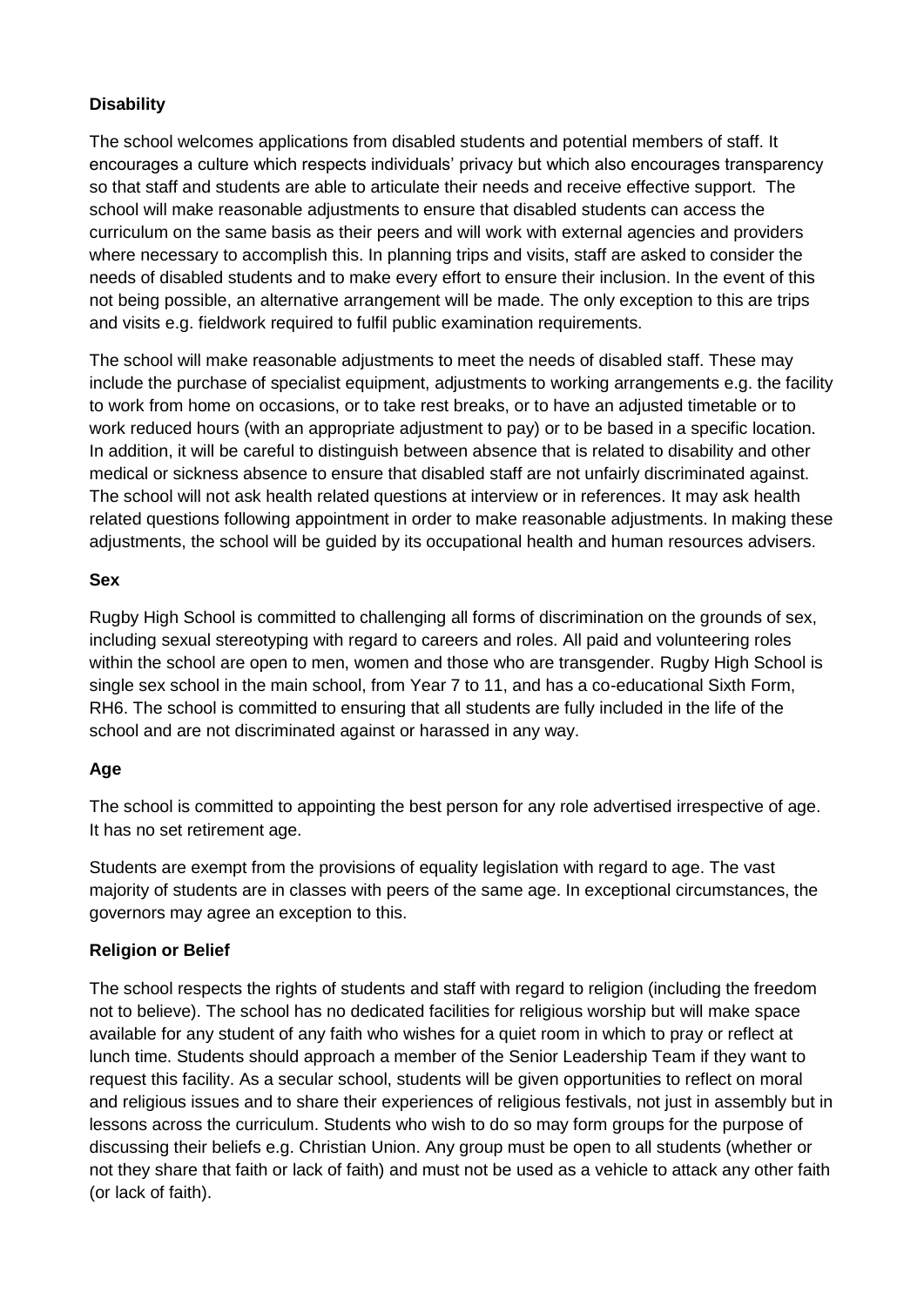Students and staff who wish to wear a hijab or, in the case of male members of staff and students, a turban may do so provided that they remove it for PE if requested to do so by staff. Similarly, students and staff who wish to wear a crucifix, Star of David or other religious symbol may do so provided that it is removed for PE.

### **Sexual Orientation**

The school respects individuals' rights with regard to sexual orientation, including their right to privacy. It condemns any kind of bullying, harassment or discrimination, including that linked to an individual's sexual orientation.

# **Pregnant Staff**

Staff who are pregnant will be risk assessed to ensure that potential risks to their health or their unborn child's health are effectively managed. Staff are entitled to paid leave of absence to attend antenatal appointments. Colleagues taking maternity leave are entitled to return to the same post at the same grade as when they originally took the leave. In the event of a reorganisation during their period of maternity leave they will be included in the consultation process and will not be treated any less favourably than they would have been had they not been on leave. Wherever possible, the wishes of members of staff taking maternity leave who want to return earlier than their agreed original date of return will be respected. Members of staff returning from maternity leave are entitled to request a change from full-time to part-time working. Where it is possible to comply with this request without compromising organisational effectiveness and efficiency, it will be looked at sympathetically. The school will consider requests for a job share sympathetically.

## **Pregnant Students**

Every effort will be made to ensure that students who are pregnant or who have recently given birth have the same access to the school curriculum as other students. Individual care and support plans will be agreed between the student, her parents, and the school informed by advice by external organisations and individuals e.g. the school nurse, the student's midwife/GP, Warwickshire Ill Health Team.

### **Transgender Students and Students Undergoing Gender Reassignment**

The school acknowledges that gender is a completely separate from sexual orientation. Transgender students and students undergoing gender reassignment have protected status under the Equality Act 2010. The school will make every effort to support transgender students and students undergoing gender reassignment, including authorising absences so that students can attend for treatment or receive support from external agencies. Although Rugby High School is, in the main school, a girls' school, the school will keep on its roll any student who undergoes gender reassignment and will ensure, to the best of its ability, that their needs are met. The school encourages dialogue and collaboration with students and staff in the planning and implementation of measures to support transgender students and students undergoing gender reassignment and in the raising of awareness within the school community.

### **Parents**

Rugby High School recognises the important role that parents play in students' education. It is important that parents and other family members with disabilities have their needs accommodated so that they can attend and participate in school events. The school does not keep any data with regard to this but it makes reasonable adjustments on request. To request support e.g. to book wheelchair space to watch a play or concert or to request a special arrangement for a parents' evening e.g. a signer, or to receive information in a different format, please contact the school via rhsadmin@rugbyhighschool.co.uk.